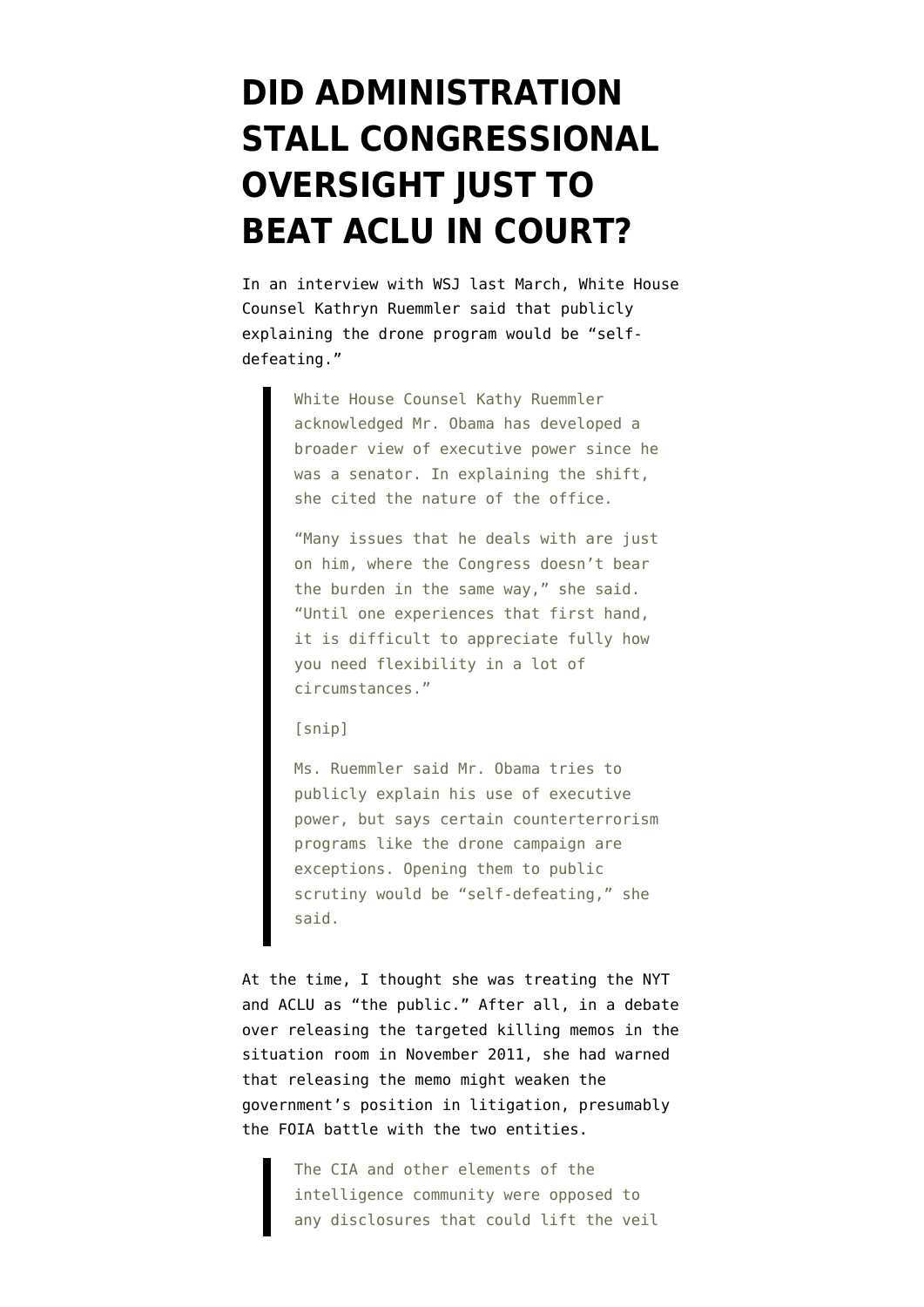of secrecy from a covert program. Others, notably the Justice and State departments, argued that the killing of an American citizen without trial, while justified in rare cases, was so extraordinary it demanded a higher level of public explanation. Among the proposals discussed in the fall: releasing a "white paper" based on the Justice memo, publishing an op-ed article in The New York Times under Holder's byline, and making no public disclosures at all.

The issue came to a head at a Situation Room meeting in November. At lower-level interagency meetings, Obama officials had already begun moving toward a compromise. David Petraeus, the new CIA director whose agency had been wary of too much disclosure, came out in support of revealing the legal reasoning behind the Awlaki killing so long as the case was not explicitly discussed. Petraeus, according to administration officials, was backed up by James Clapper, the director of national intelligence. (The CIA declined to comment.) The State Department, meanwhile, continued to push for fuller disclosure. One senior Obama official who continued to raise questions about the wisdom of coming out publicly at all was Janet Napolitano, the Homeland Security director. She argued that the calls for transparency had quieted down, as one participant characterized her view, so why poke the hornet's nest? Another senior official expressing caution about the plan was Kathryn Ruemmler, the White House counsel. She cautioned that the disclosures could weaken the government's stance in pending litigation. *The New York Times* has filed a lawsuit against the Obama administration under the Freedom of Information Act seeking the release of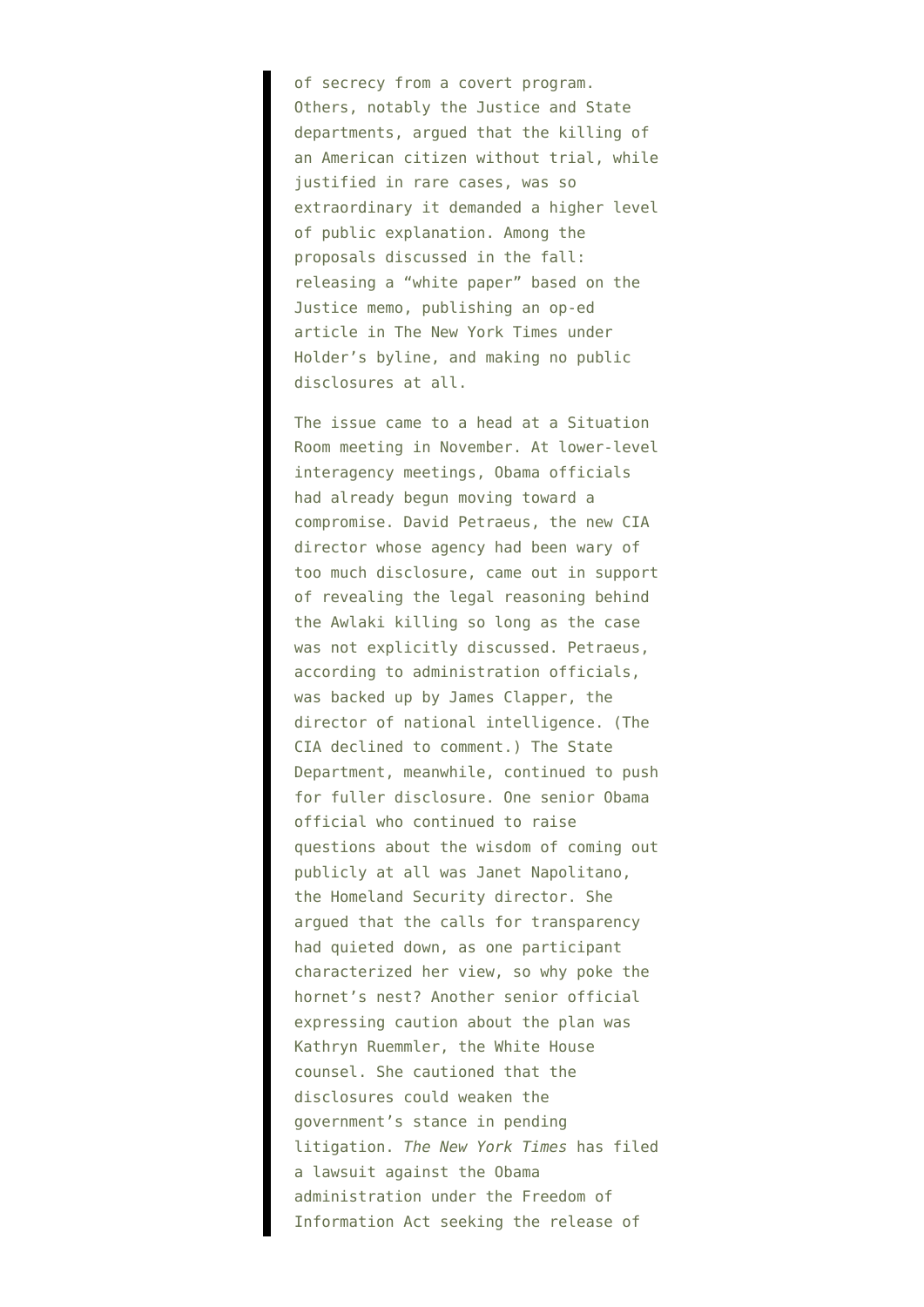the Justice Department legal opinion in the Awlaki case. [my emphasis]

But having now updated [my timeline of the over](http://www.emptywheel.net/2013/02/08/members-of-congress-have-asked-for-the-targeted-killing-memos-14-times/) [14 requests](http://www.emptywheel.net/2013/02/08/members-of-congress-have-asked-for-the-targeted-killing-memos-14-times/) members of Congress have made for the targeted killing memos, she seems to lump Congress with the ACLU and NYT.

More troubling, though: it appears the White House stalled its response to Congress for almost nine months simply to gain an advantage in the ACLU FOIA lawsuits.

Here are the relevant dates:

October 5, 2011: Chuck Grassley [requests](http://www.emptywheel.net/wp-content/uploads/2012/07/100511-Letter-to-AG-Holder.pdf) targeted killing memo.

November, 2011, unknown date: Situation Room meeting regarding targeted killing memo.

November 3, 2011: Arbitrary end date DOJ's Office of Information Policy [placed](http://www.emptywheel.net/2012/06/26/why-is-doj-deliberately-hiding-information-responsive-to-aclus-anwar-al-awlaki-foia/) on FOIA request for targeted killing documents.

November 8, 2011: In his [opening](http://www.leahy.senate.gov/press/statement-of-senator-patrick-leahy-at-a-hearing-on-oversight-of-the-department-of-justice) [statement](http://www.leahy.senate.gov/press/statement-of-senator-patrick-leahy-at-a-hearing-on-oversight-of-the-department-of-justice) for a DOJ Oversight hearing, Pat Leahy complained the Senate Judiciary Committee had not been given "the legal justification underlying drone strikes against an American citizen overseas."

November 8, 2011: According to [House](http://democrats.judiciary.house.gov/sites/democrats.judiciary.house.gov/files/Conyers-Nadler-Scott121204.pdf) [Judiciary Committee letter](http://democrats.judiciary.house.gov/sites/democrats.judiciary.house.gov/files/Conyers-Nadler-Scott121204.pdf), the date on the [white paper](http://msnbcmedia.msn.com/i/msnbc/sections/news/020413_DOJ_White_Paper.pdf) it later received.

February 8, 2012: Ron Wyden [follows](http://www.wyden.senate.gov/news/press-releases/wyden-continues-to-press-justice-department-to-explain-the-extent-of-its-authority-to-kill-americans) [up](http://www.wyden.senate.gov/news/press-releases/wyden-continues-to-press-justice-department-to-explain-the-extent-of-its-authority-to-kill-americans) on his earlier requests for information on the targeted killing memo with Eric Holder.

June 20, 2012: The government [responds](http://www.aclu.org/files/assets/https___ecf.nysd_.uscourts.gov_cgi-bin_show_temp.pl_file10176016-0--17573.pdf) to NYT and ACLU lawsuits for memo and other documents related to targeted killing (though several of the declarations supporting that motion,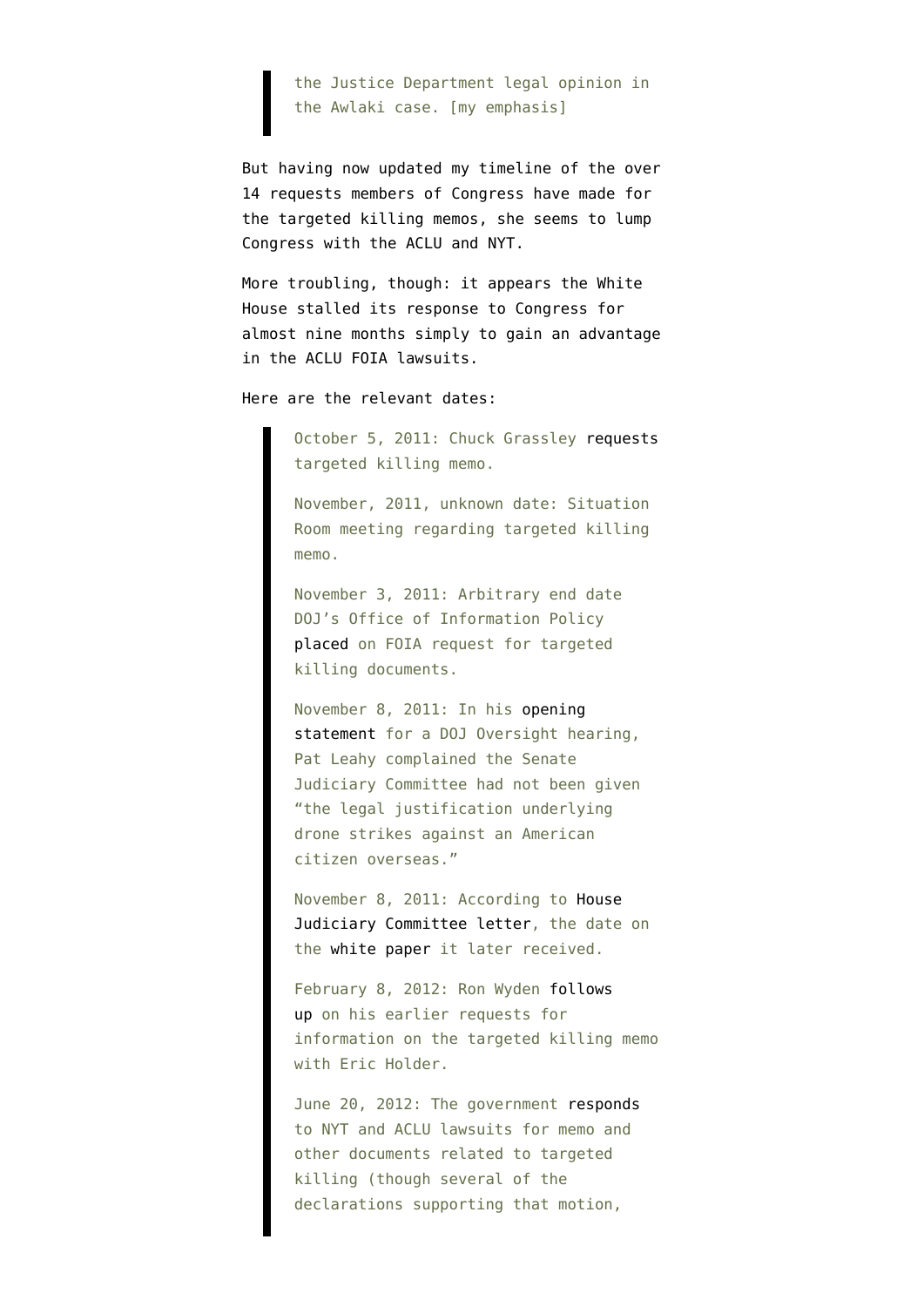including the one from DOJ OIP, [were not](http://ia600800.us.archive.org/2/items/gov.uscourts.nysd.391308/gov.uscourts.nysd.391308.docket.html) [submitted until June 21\)](http://ia600800.us.archive.org/2/items/gov.uscourts.nysd.391308/gov.uscourts.nysd.391308.docket.html).

June 22, 2012: According to [House](http://democrats.judiciary.house.gov/sites/democrats.judiciary.house.gov/files/Conyers-Nadler-Scott121204.pdf) [Judiciary Committee letter](http://democrats.judiciary.house.gov/sites/democrats.judiciary.house.gov/files/Conyers-Nadler-Scott121204.pdf), the date the 7-month old white paper provided to Committee (Dianne Feinstein [says](http://www.feinstein.senate.gov/public/index.cfm/press-releases?ID=f02275d9-7638-4613-b90b-3aa8c624eaf8) both Senate Judiciary and Intelligence Committees received the memo in June 2012 too).

August 10, 2012: Pat Leahy [claims](http://www.emptywheel.net/2012/08/10/cornyn-called-targeted-killing-a-program-too/) SJC received the white paper in response to his (and Grassley's) initial requests from the previous year: "the Senators has been provided with a white paper we received back as an initial part of the request I made of this administration."

Grassley requested the memo(s) just 6 days after Anwar al-Awlaki was killed; over a week before 16-year old American citizen Abdulrahman was killed. By November, the White House determined that releasing a white paper would present a middle ground. At least according to Jerry Nadler and friends, that memo was completed on November 8, 2011.

But then DOJ and the White House waited, ignoring Leahy's renewed call for the memo that same day.

The DOJ and the White House waited, ignoring Ron Wyden's request the following February.

DOJ only finally provided this woefully inadequate white paper to the committees overseeing DOJ and the CIA the day after the Administration had provided the NYT and ACLU with their FOIA request. And not only did they impose an arbitrary date on the ACLU's request to ensure it would not return this white paper which was an unclassified document clearly responsive to the ACLU request (the NYT request specified OLC memos, so the white paper might not have been included) — but it [stamped it](http://www.emptywheel.net/2013/02/06/the-administrations-draft-foia-claims/) [draft](http://www.emptywheel.net/2013/02/06/the-administrations-draft-foia-claims/) so when NYT's Scott Shane asked for it specifically, they could deny it on deliberative